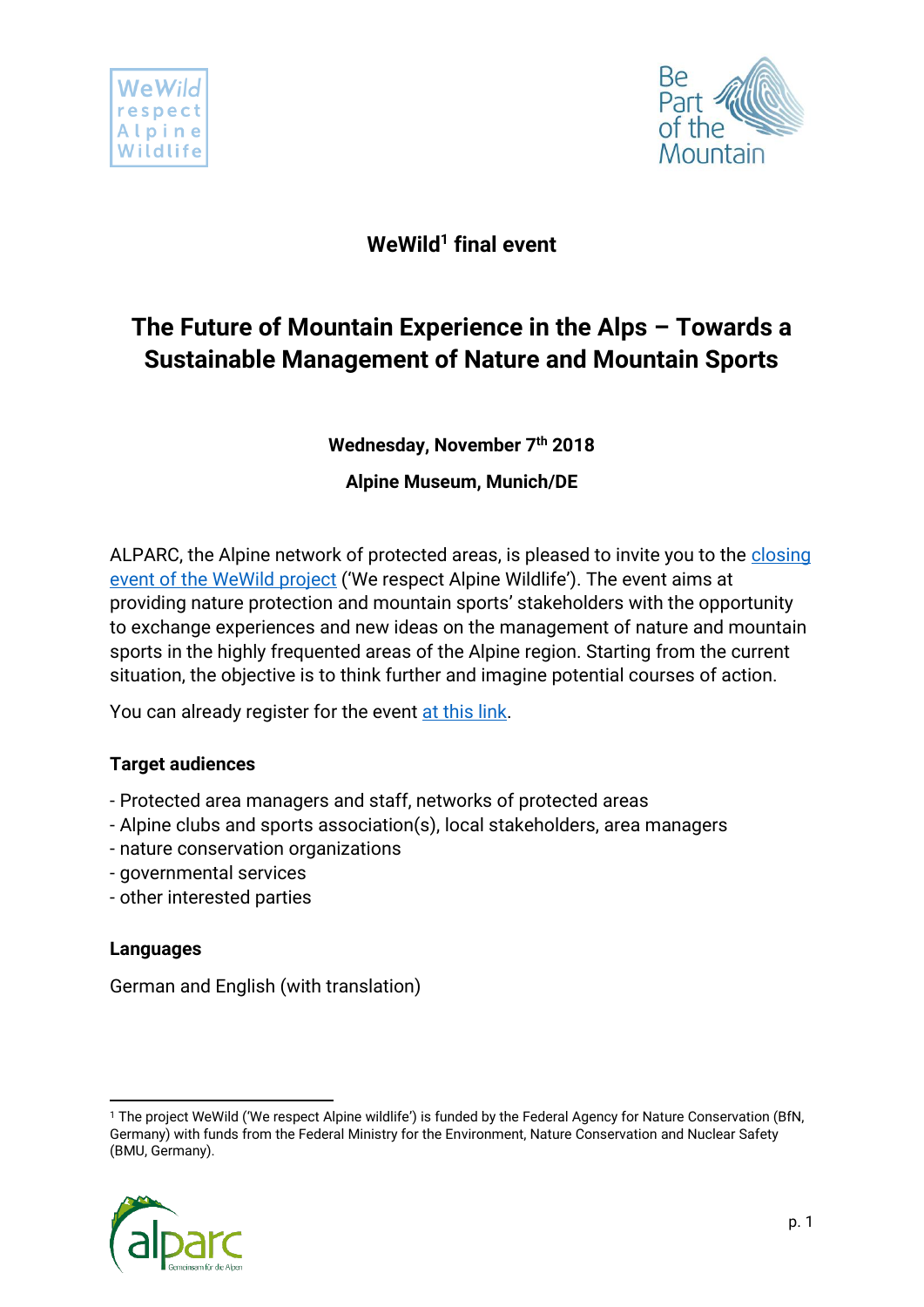



## **Programme**

#### **from 9h30 Welcome coffee**

#### **10h Official welcome**

Rudi Erlacher, DAV Vice-president and Dr. Roland Baier, Director of Berchtesgaden National park/ALPARC Secretary-General

#### **10h10 Perspectives**

*Questions about the relationship between man and nature in mountain sports* – Dr. Jens Badura, Zurich University of the Arts

*Benefits of mountain sports for society* – Dr. Barbara Eigenschenk, TU Munich

*For a meaningful spatial organisation* – Dr. Werner d'Oleire-Oltmanns, wildlife biologist

#### **Current state in the Alps**

#### **11h00 Part 1: Bavarian Alps**

*On the way to eco-friendly mountain sports* – DAV

*Dealing with nature sports in protected nature* – Berchtesgaden National Park

*Holistic visitor management as an opportunity* – Nagelfluhkette Nature Park

#### **12h00 Pause**

#### **12h15 Part 2: Brief insights from the Alpine arc**

*Nature-based leisure activities – a study and new trends* – Brigitte Wolf, President of Nature and Leisure Association, Switzerland

*Stakeholder engagement and awareness raising: the RESICETS project in the Italian Western Alps* – Daniele Piazza, consultant - Ossola valley Nature parks, Italy

*Behavorial change through participation and knowledge building in the French Alps* –Adrien Lambert, LPO Isère, France

*Austria: Push 'Respektiere Deine Grenzen' further* – Herbert Erhart, Land Vorarlberg, Austria

**13h00 Standing lunch**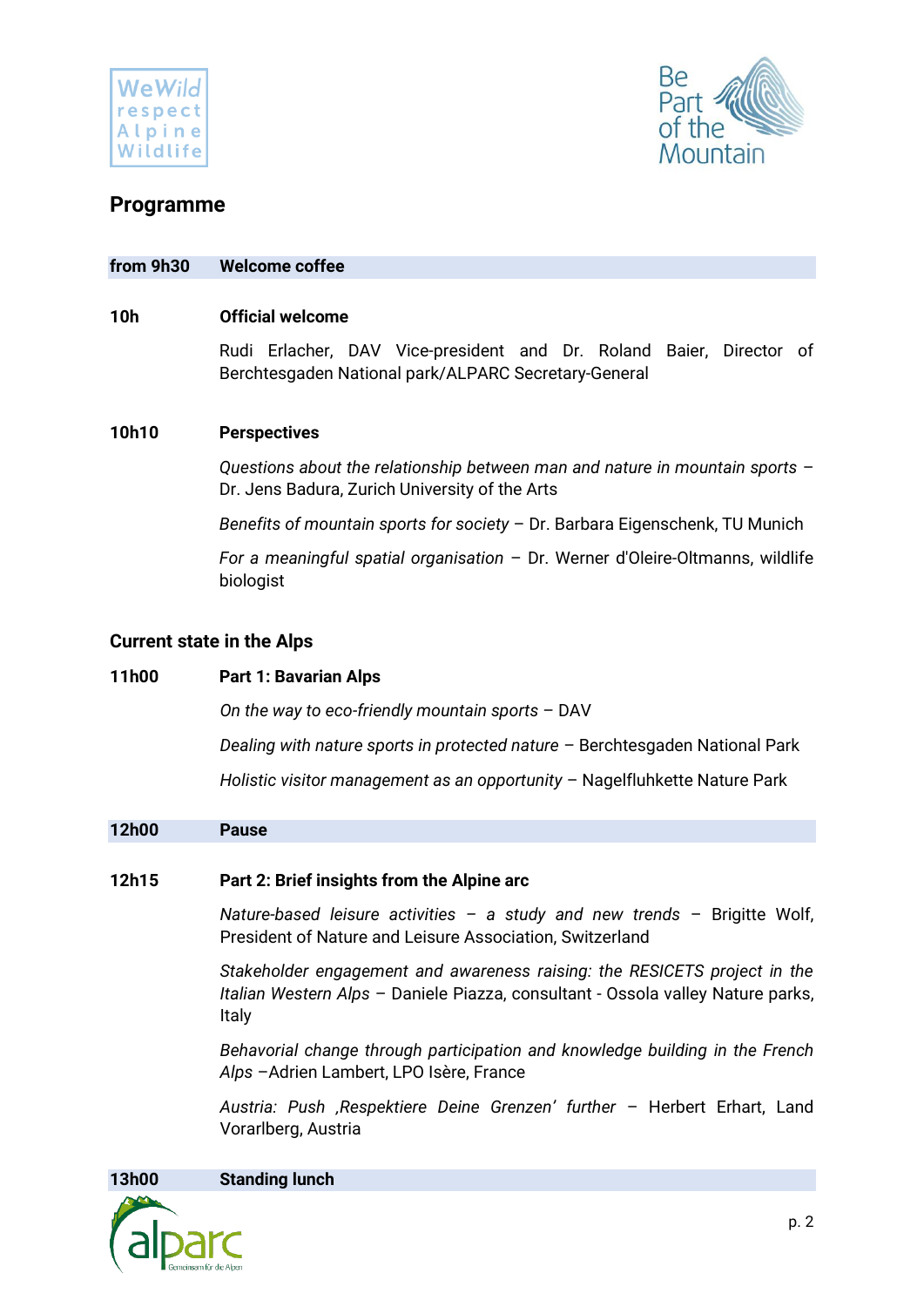



### **Where do we go from here? - Development of guidelines and options for action**

- 14h00 *Review and outlook: The WeWild project and the "Be Part of the Mountain" initiative* – ALPARC
- 14h30 *Workshop: Elaboration of* **guidelines and options for action** moderated by ALPARC
- 15h45 Presentation of the workshop results and conclusion
- 16h00 End of the event